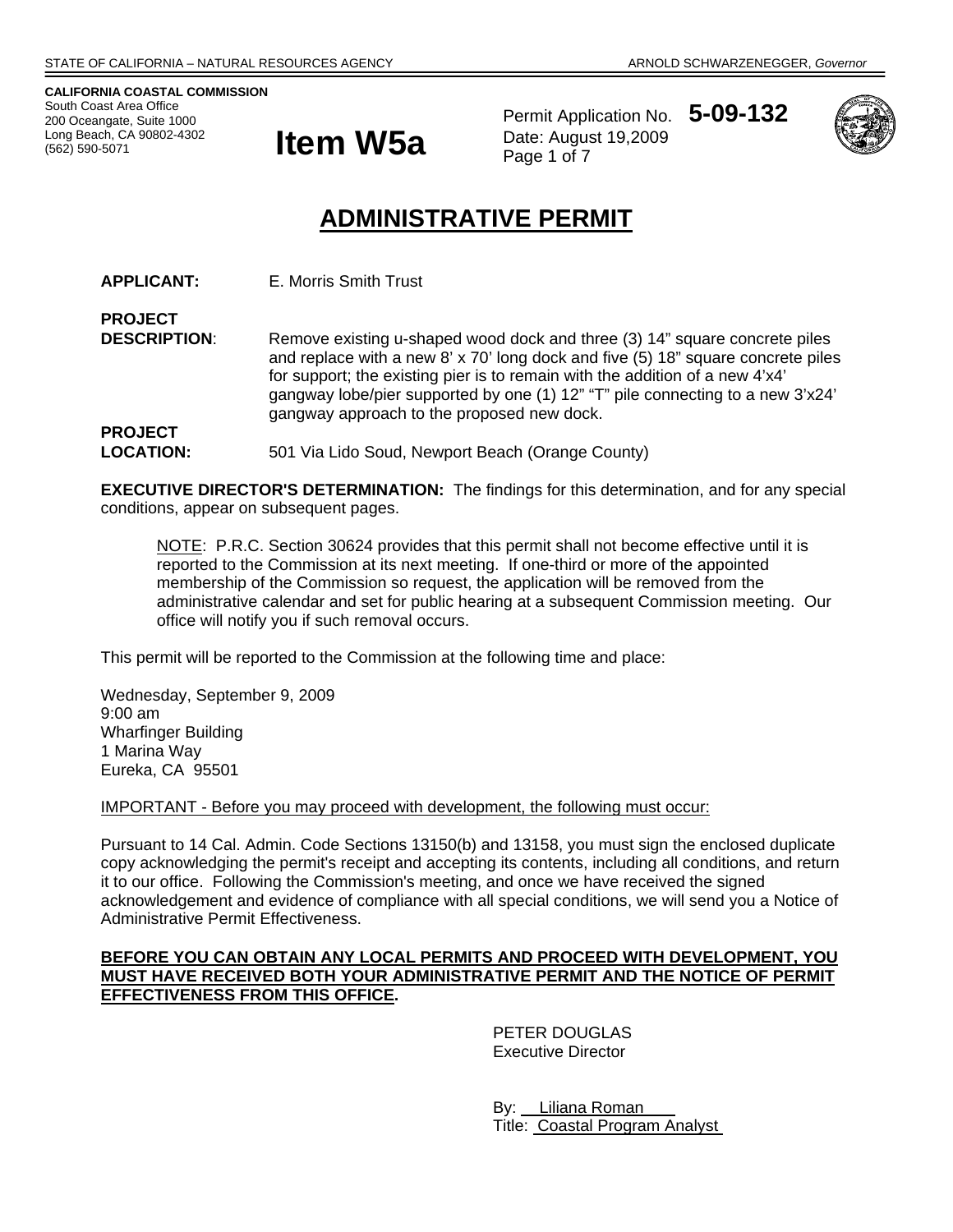## **STANDARD CONDITIONS:**

- 1. Notice of Receipt and Acknowledgment. The permit is not valid and development shall not commence until a copy of the permit, signed by the permittee or authorized agent, acknowledging receipt of the permit and acceptance of the terms and conditions, is returned to the Commission office.
- 2. Expiration. If development has not commenced, the permit will expire two years from the date this permit is reported to the Commission. Development shall be pursued in a diligent manner and completed in a reasonable period of time. Application for extension of the permit must be made prior to the expiration date.
- 3. Interpretation. Any questions of intent or interpretation of any term or condition will be resolved by the Executive Director or the Commission.
- 4. Assignment. The permit may be assigned to any qualified person, provided assignee files with the Commission an affidavit accepting all terms and conditions of the permit.
- 5. Terms and Conditions Run with the Land. These terms and conditions shall be perpetual, and it is the intention of the Commission and the permittee to bind all future owners and possessors of the subject property to the terms and conditions.

## **SPECIAL CONDITIONS:** See pages four thru seven.

## **EXECUTIVE DIRECTOR'S DETERMINATION (continued):**

The Executive Director hereby determines that the proposed development is a category of development, which, pursuant to PRC Section 30624, qualifies for approval by the Executive Director through the issuance of an Administrative Permit. Subject to Standard and Special Conditions as attached, said development is in conformity with the provisions of Chapter 3 of the Coastal Act of 1976 and will not have any significant impacts on the environment within the meaning of the California Environmental Quality Act. If located between the nearest public road and the sea, this development is in conformity with the public access and public recreation policies of Chapter 3.

## **FINDINGS FOR EXECUTIVE DIRECTOR'S DETERMINATION:**

# **A. Project Description**

The project site is located at 501 Via Lido Soud in the City of Newport Beach (Exhibits #1-2). Singlefamily residences characterize the subject site and the surrounding area. The proposed project involves maintaining the existing timber and wood decking pier and removal of an existing "U" shaped dock and concrete piles and replacement with a new 4' x 4' gangway lobe supported by one new 12" "T" pile and connecting to a 3' x 24' gangway leading to a new 8' x 70' wood frame and deck dock with Styrofoam floats contained in sealed polyethylene tubs (Exhibit #3). The new configuration is different to that currently in place and is meant to accommodate a larger 90' sailing vessel. New materials consist of Douglas fir and Trex composite decking. The proposed dock system exceeds the U.S. Pier head Line but conforms to the Project Line allowable by the City in this area of Newport Bay.

The existing wood pier is approximately 24' long by 12' wide and does not meet the City of Newport Beach Harbor Resources Division pier standards for residential use. However, as previously described, the proposed project does not include any work to the existing oversized thereby non-conforming wood pier. However, in the future should the pier require maintenance or replacement, at such time the new structure would be reviewed for conformance with the current Harbor Resources Division pier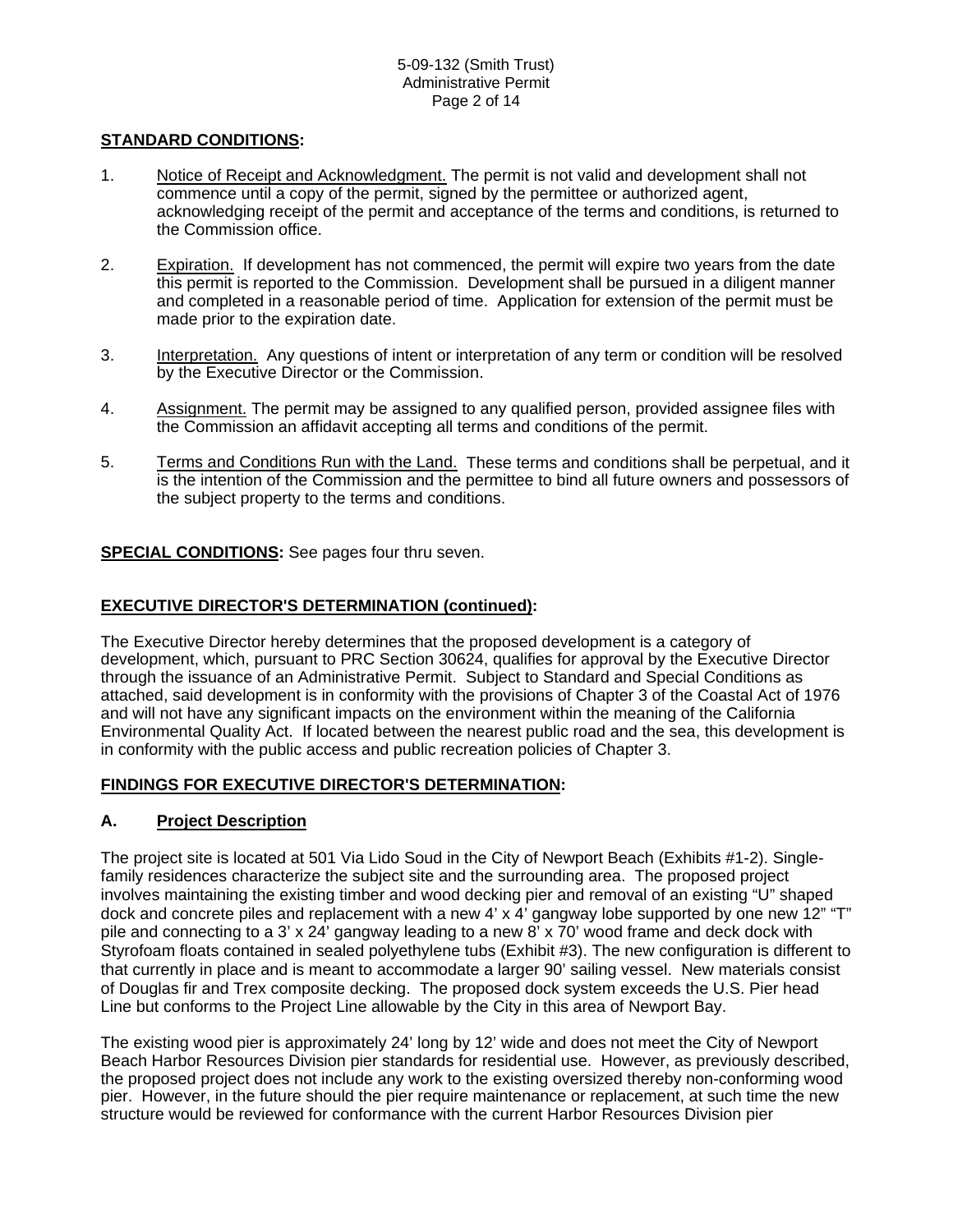#### 5-09-132 (Smith Trust) Administrative Permit Page 3 of 14

standards. As such, the Commission imposes **Special Condition 4** informing the applicant that future development on the site requires an amendment to this permit (5-09-132) or a new coastal development permit. Future development includes, but is not limited to repair and maintenance to the existing pier and proposed new dock system.

The dock project will be used for boating related purposes to serve a single-family residential development. The City of Newport Beach Harbor Resources Division surveyed the site for eelgrass on April 9, 2009 and no eelgrass was discovered within 15 feet of the project area. The site was also surveyed for *Caulerpa taxilfolia*, in October, 2008 and April, 2009. These eelgrass and *Caulerpa taxilfolia* surveys are valid for a limited period of time (until the next growing season for eelgrass and 90 days for *Caulerpa taxilfolia*). If construction does not occur within the respective time periods, a subsequent survey will be required. If any eelgrass or *Caulerpa taxilfolia* are found on the project site, Special Conditions No. 2 and No. 3 identify the procedures necessary to be completed prior to beginning any construction. Coastal public access is available approximately ½ a mile east from the project site at a small public beach at intersection of Via Lido Soud with Via San Remo. The proposed project has received an approval in concept from the City of Newport Beach Harbor Resources Division. The Regional Water Quality Control Board (RWQCB) has issued a "General Certification for replacement of Sheet and Dock Piles" determining that the proposed project will not adversely impact water quality if standard construction methods and materials are used. The applicant has applied for a permit from the U.S. Army Corps of Engineers. Staff expects the U.S. Army Corps of Engineers' Letter of Permission (LOP) deeming the project qualifies for the General Concurrence for impacts to essential fish habitats.

Section 30600(c) of the Coastal Act provides for the issuance of coastal development permits directly by the Commission in regions where the local government having jurisdiction does not have a certified Local Coastal Program. The City of Newport Beach only has a certified Land Use Plan and has not exercised the options provided in 30600(b) or 30600.5 to issue its own permits. Therefore, the Coastal Commission is the permit issuing entity and the standard of review is Chapter 3 of the Coastal Act. The certified Land Use Plan may be used for guidance.

## **B. Marine Resources**

The proposed recreational boat dock development and its associated structures are an allowable and encouraged marine related use. The project design includes the minimum sized pilings and the minimum number of pilings necessary for structural stability. There are no feasible less environmentally damaging alternatives available. As conditioned, the project will not significantly adversely impact eelgrass beds and will not contribute to the dispersal of the invasive aquatic algae, *Caulerpa taxifolia*. Further, as proposed and conditioned, the project, which is to be used solely for recreational boating purposes, conforms to Sections 30224 and 30233 of the Coastal Act.

# **C. Water Quality**

The proposed work will be occurring on, within, or adjacent to coastal waters. The storage or placement of construction material, debris, or waste in a location where it could be discharged into coastal waters would result in an adverse effect on the marine environment. To reduce the potential for construction related impacts on water quality, the Commission imposes special conditions requiring, but not limited to, the appropriate storage and handling of construction equipment and materials to minimize the potential of pollutants to enter coastal waters. To reduce the potential for post-construction impacts to water quality the Commission requires the continued use and maintenance of post construction BMPs. As conditioned, the Commission finds that the development conforms to Sections 30230 and 30231 of the Coastal Act.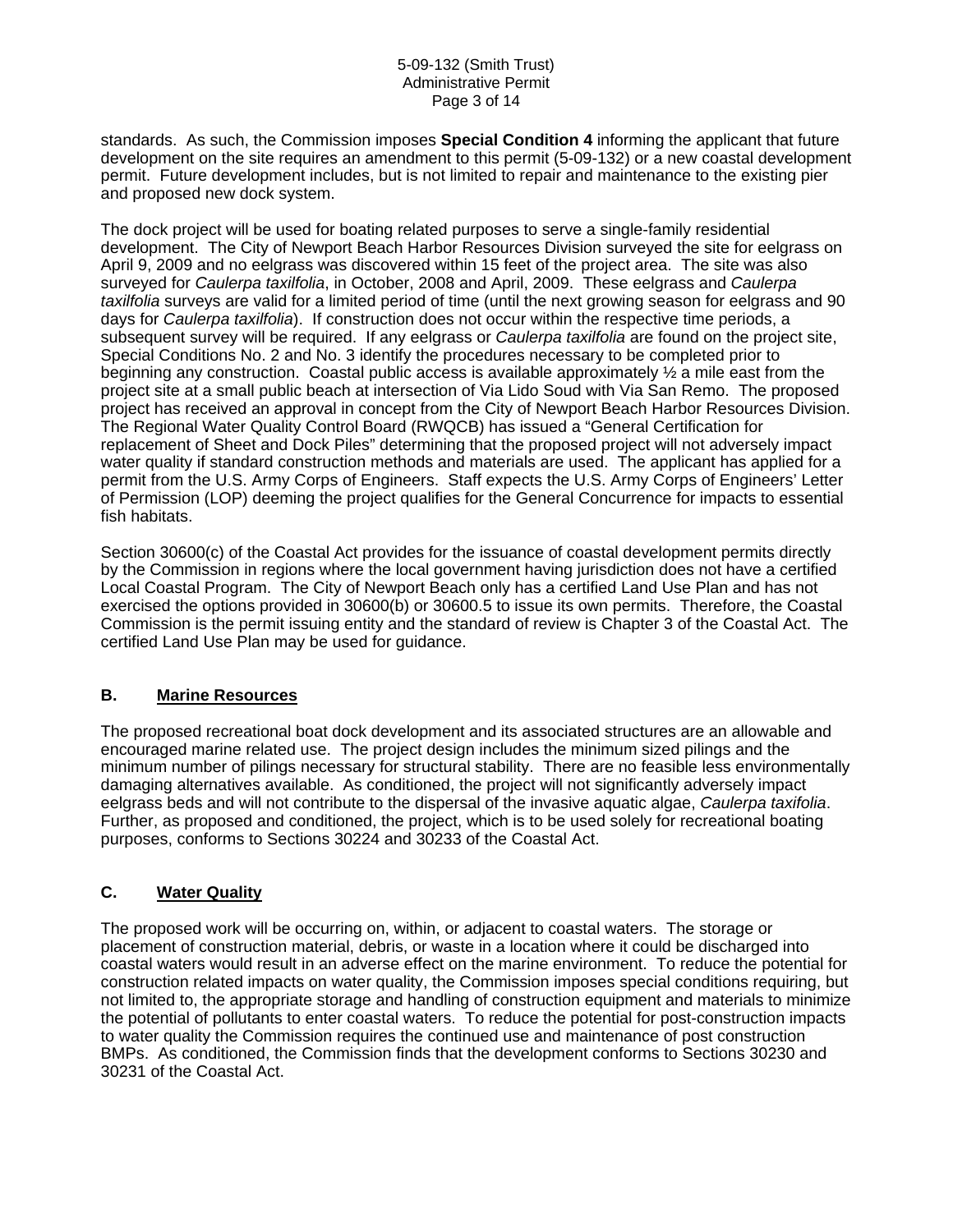# **D. Local Coastal Program**

The LUP for the City of Newport Beach was effectively certified on May 19, 1982. The certified LUP was comprehensively updated on October 13, 2005. As conditioned, the proposed development is consistent with Chapter 3 of the Coastal Act and with the certified Land Use Plan for the area. Approval of the project, as conditioned, will not prejudice the ability of the local government to prepare a Local Coastal Program that is in conformity with the provisions of Chapter 3.

## **E. California Environmental Quality Act (CEQA)**

As conditioned, there are no feasible alternatives or additional feasible mitigation measures available that would substantially lessen any significant adverse effect that the activity may have on the environment. Therefore, the Commission finds that the proposed project, as conditioned to mitigate the identified impacts, is the least environmentally damaging feasible alternative and can be found consistent with the requirements of the Coastal Act to conform to CEQA.

# **SPECIAL CONDITIONS:**

## **1. Water Quality**

## **A. Construction Responsibilities and Debris Removal**

- (1) No construction materials, equipment, debris, or waste will be placed or stored where it may be subject to wave, wind, or rain erosion and dispersion.
- (2) Any and all construction material will be removed from the site within 10 days of completion of construction.
- (3) Machinery or construction materials not essential for project improvements will not be allowed at any time in the intertidal zone.
- (4) If turbid conditions are generated during construction a silt curtain will be utilized to control turbidity.
- (5) Floating booms will be used to contain debris discharged into coastal waters and any debris discharged will be removed as soon as possible but no later than the end of each day.
- (6) Non-buoyant debris discharged into coastal waters will be recovered by divers as soon as possible after loss.

## **B. Best Management Practices Program**

By acceptance of this permit the applicant agrees that the long-term water-borne berthing of boat(s) in the approved dock and/or boat slip will be managed in a manner that protects water quality pursuant to the implementation of the following BMPs.

- (1) Boat Cleaning and Maintenance Measures:
	- a. In-water top-side and bottom-side boat cleaning shall minimize the discharge of soaps, paints, and debris.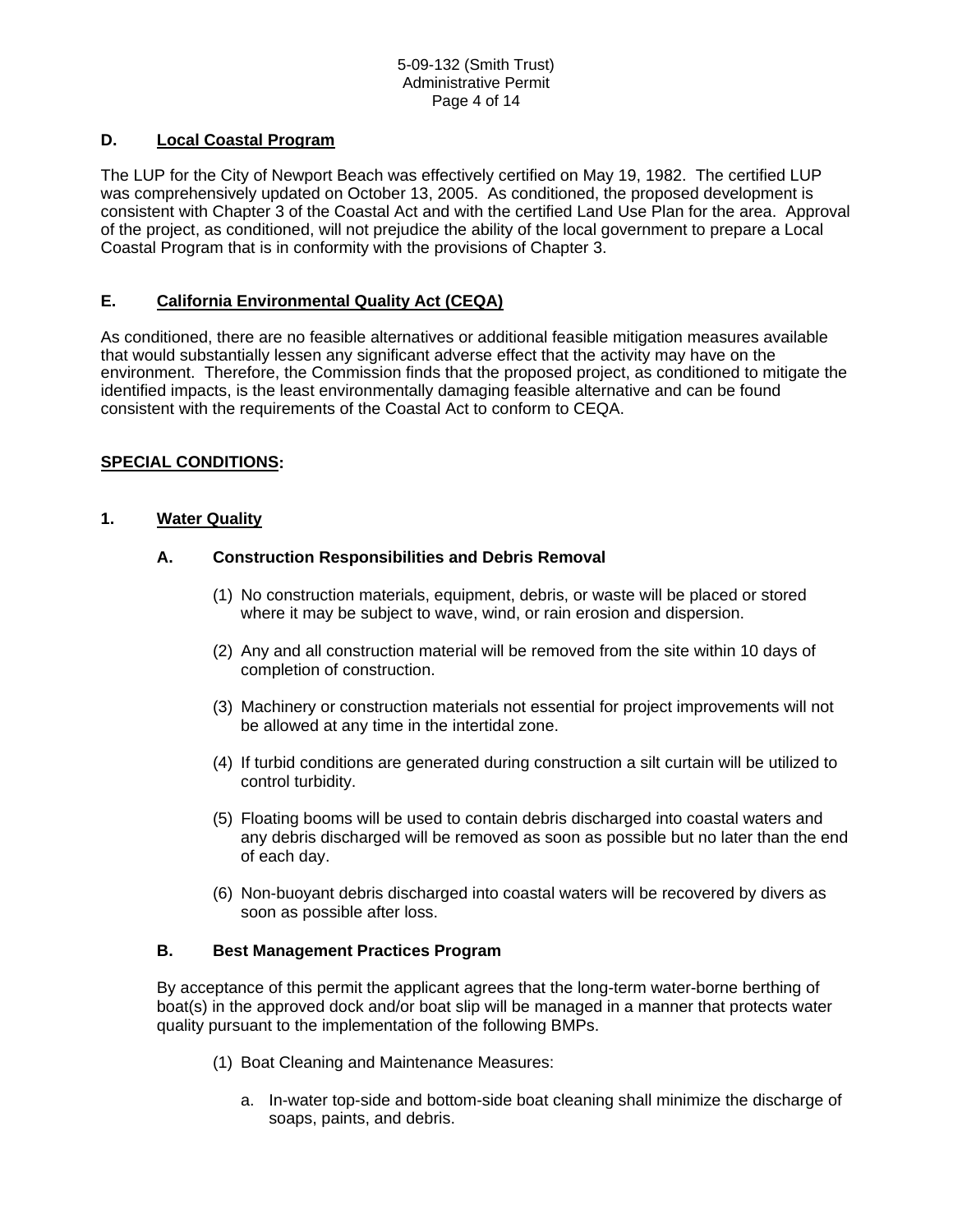- b. In-the-water hull scraping or any process that occurs under water that results in the removal of paint from boat hulls shall be prohibited. Only detergents and cleaning components that are designated by the manufacturer as phosphatefree and biodegradable shall be used, and the amounts used minimized.
- c. The applicant shall minimize the use of detergents and boat cleaning and maintenance products containing ammonia, sodium hypochlorite, chlorinated solvents, petroleum distillates or lye.
- (2) Solid and Liquid Waste Management Measures:
	- a. All trash, recyclables, and hazardous wastes or potential water contaminants, including old gasoline or gasoline with water, absorbent materials, oily rags, lead acid batteries, anti-freeze, waste diesel, kerosene and mineral spirits will be disposed of in a proper manner and will not at any time be disposed of in the water or gutter.
- (3) Petroleum Control Management Measures:
	- a. Boaters will practice preventive engine maintenance and will use oil absorbents in the bilge and under the engine to prevent oil and fuel discharges. Oil absorbent materials shall be examined at least once a year and replaced as necessary. Used oil absorbents are hazardous waste in California. Used oil absorbents must therefore be disposed in accordance with hazardous waste disposal regulations. The boaters will regularly inspect and maintain engines, seals, gaskets, lines and hoses in order to prevent oil and fuel spills. The use of soaps that can be discharged by bilge pumps is prohibited.
	- b. If the bilge needs more extensive cleaning (e.g., due to spills of engine fuels, lubricants or other liquid materials), the boaters will use a bilge pump-out facility or steam cleaning services that recover and properly dispose or recycle all contaminated liquids.
	- c. Bilge cleaners containing detergents or emulsifiers will not be used for bilge cleaning since they may be discharged to surface waters by the bilge pumps.

## **2. Eelgrass Survey**

**A. Pre Construction Eelgrass Survey**. A valid pre-construction eelgrass (Zostera marina) survey shall be completed during the period of active growth of eelgrass (typically March through October). The pre-construction survey shall be completed prior to the beginning of construction and shall be valid until the next period of active growth. The survey shall be prepared in full compliance with the "Southern California Eelgrass Mitigation Policy" Revision 8 (except as modified by this special condition) adopted by the National Marine Fisheries Service and shall be prepared in consultation with the California Department of Fish and Game. The applicant shall submit the eelgrass survey for the review and approval of the Executive Director within five (5) business days of completion of each eelgrass survey and in any event no later than fifteen (15) business days prior to commencement of any development. If the eelgrass survey identifies any eelgrass within the project area which would be impacted by the proposed project, the development shall require an amendment to this permit from the Coastal Commission or a new coastal development permit.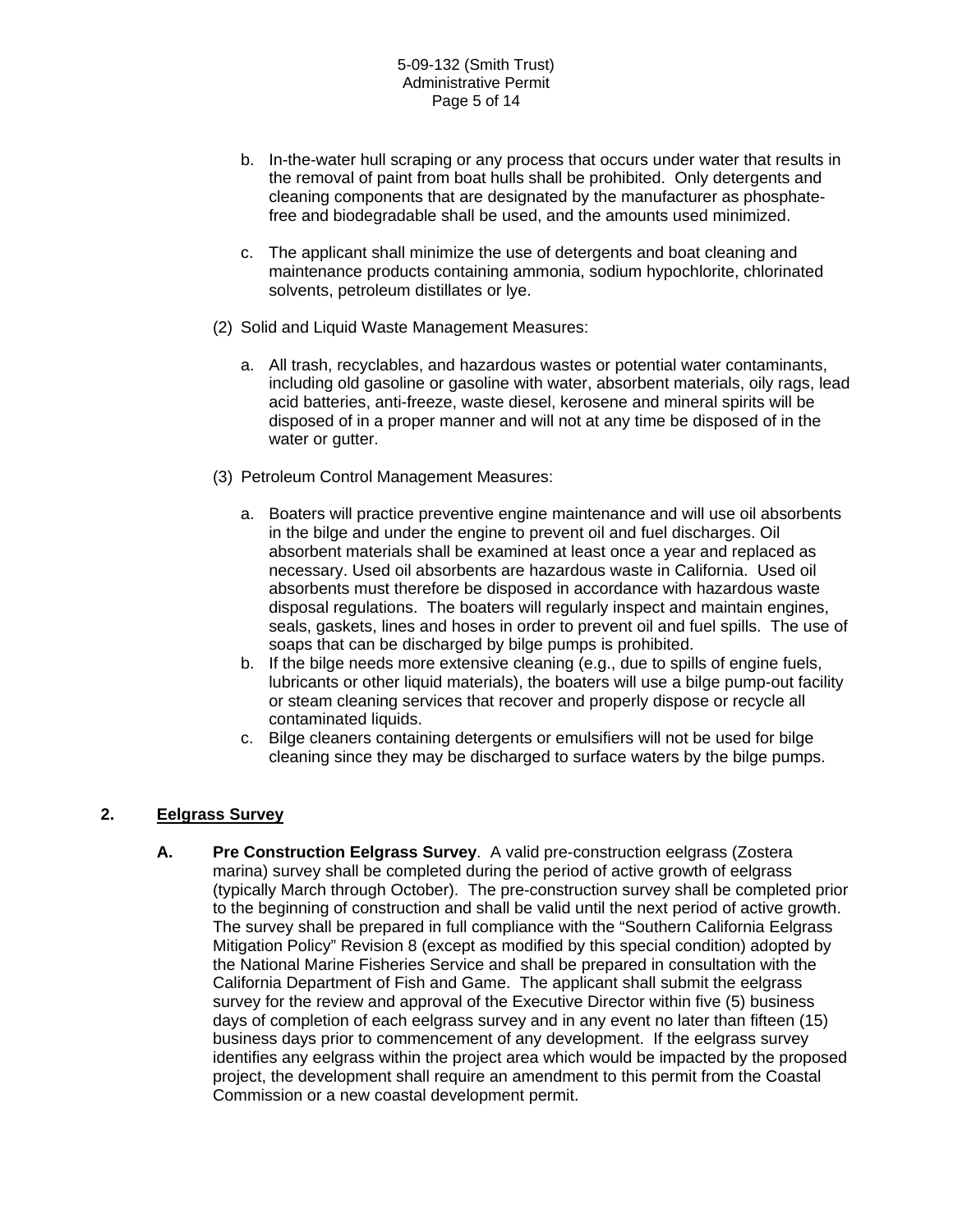#### 5-09-132 (Smith Trust) Administrative Permit Page 6 of 14

**B. Post Construction Eelgrass Survey**. If any eelgrass is identified in the project area by the survey required in subsection A of this condition above, within one month after the conclusion of construction, the applicant shall survey the project site to determine if any eelgrass was adversely impacted. The survey shall be prepared in full compliance with the "Southern California Eelgrass Mitigation Policy" Revision 8 (except as modified by this special condition) adopted by the National Marine Fisheries Service and shall be prepared in consultation with the California Department of Fish and Game. The applicant shall submit the post-construction eelgrass survey for the review and approval of the Executive Director within thirty (30) days after completion of the survey. If any eelgrass has been impacted, the applicant shall replace the impacted eelgrass at a minimum 1.2:1 ratio on-site, or at another location, in accordance with the Southern California Eelgrass Mitigation Policy. All impacts to eelgrass habitat shall be mitigated at a minimum ratio of 1.2:1 (mitigation:impact). The exceptions to the required 1.2:1 mitigation ratio found within SCEMP shall not apply. Implementation of mitigation shall require an amendment to this permit or a new coastal development permit unless the Executive Director determines that no amendment or new permit is required.

# **3. Pre-construction** *Caulerpa Taxifolia* **Survey**

- **A.** Not earlier than 90 days nor later than 30 days prior to commencement or re-commencement of any development authorized under this coastal development permit (the "project"), the applicant shall undertake a survey of the project area and a buffer area at least 10 meters beyond the project area to determine the presence of the invasive alga *Caulerpa taxifolia*. The survey shall include a visual examination of the substrate.
- **B.** The survey protocol shall be prepared in consultation with the Regional Water Quality Control Board, the California Department of Fish and Game, and the National Marine Fisheries Service.
- **C.** Within five (5) business days of completion of the survey, the applicant shall submit the survey:
	- (1) for the review and approval of the Executive Director; and
	- (2) to the Surveillance Subcommittee of the Southern California Caulerpa Action Team (SCCAT). The SCCAT Surveillance Subcommittee may be contacted through William Paznokas, California Department of Fish & Game (858/467-4218) or Robert Hoffman, National Marine Fisheries Service (562/980-4043), or their successors.
- **D.** If *Caulerpa taxifolia* is found within the project or buffer areas, the applicant shall not proceed with the project until 1) the applicant provides evidence to the Executive Director that all *C. taxifolia* discovered within the project and buffer area has been eliminated in a manner that complies with all applicable governmental approval requirements, including but not limited to those of the California Coastal Act, or 2) the applicant has revised the project to avoid any contact with *C. taxifolia*. No revisions to the project shall occur without a Coastal Commission approved amendment to this coastal development permit unless the Executive Director determines that no amendment is legally required.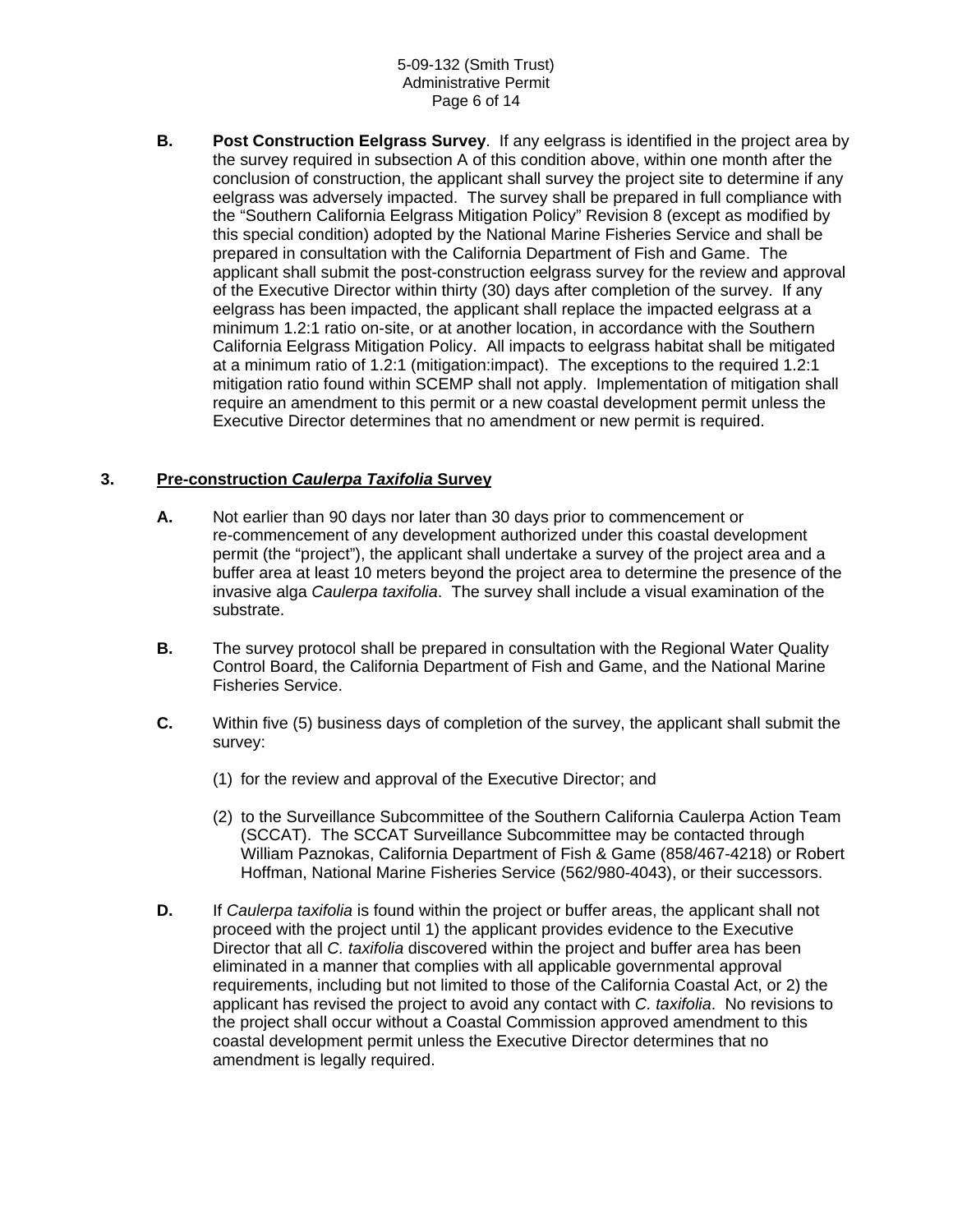## **4. Future Development**

This permit is only for the development described in Coastal Development Permit No. 5-09-132. Pursuant to Title 14 California Code of Regulations Section 13250(b) (6), the exemptions otherwise provided in Public Resources Code Section 30610 (a) shall not apply to the development governed by Coastal Development Permit No. 5-09-132. Accordingly, any future improvements to the development authorized by this permit, including but not limited to repair and maintenance activities identified as requiring a permit in Public Resources Section 30610(d) and Title 14 California Code of Regulations Sections 13252(a) - (b), shall require an amendment to Permit No. 5-09-132 from the Commission or shall require an additional coastal development permit from the Commission.

# **ACKNOWLEDGMENT OF PERMIT RECEIPT/ACCEPTANCE OF CONTENTS:**

I/We acknowledge that I/we have received a copy of this permit and have accepted its contents including all conditions.

Applicant's Signature Date of Signing

\_\_\_\_\_\_\_\_\_\_\_\_\_\_\_\_\_\_\_\_\_\_\_\_\_\_\_\_ \_\_\_\_\_\_\_\_\_\_\_\_\_\_\_\_\_\_\_\_\_\_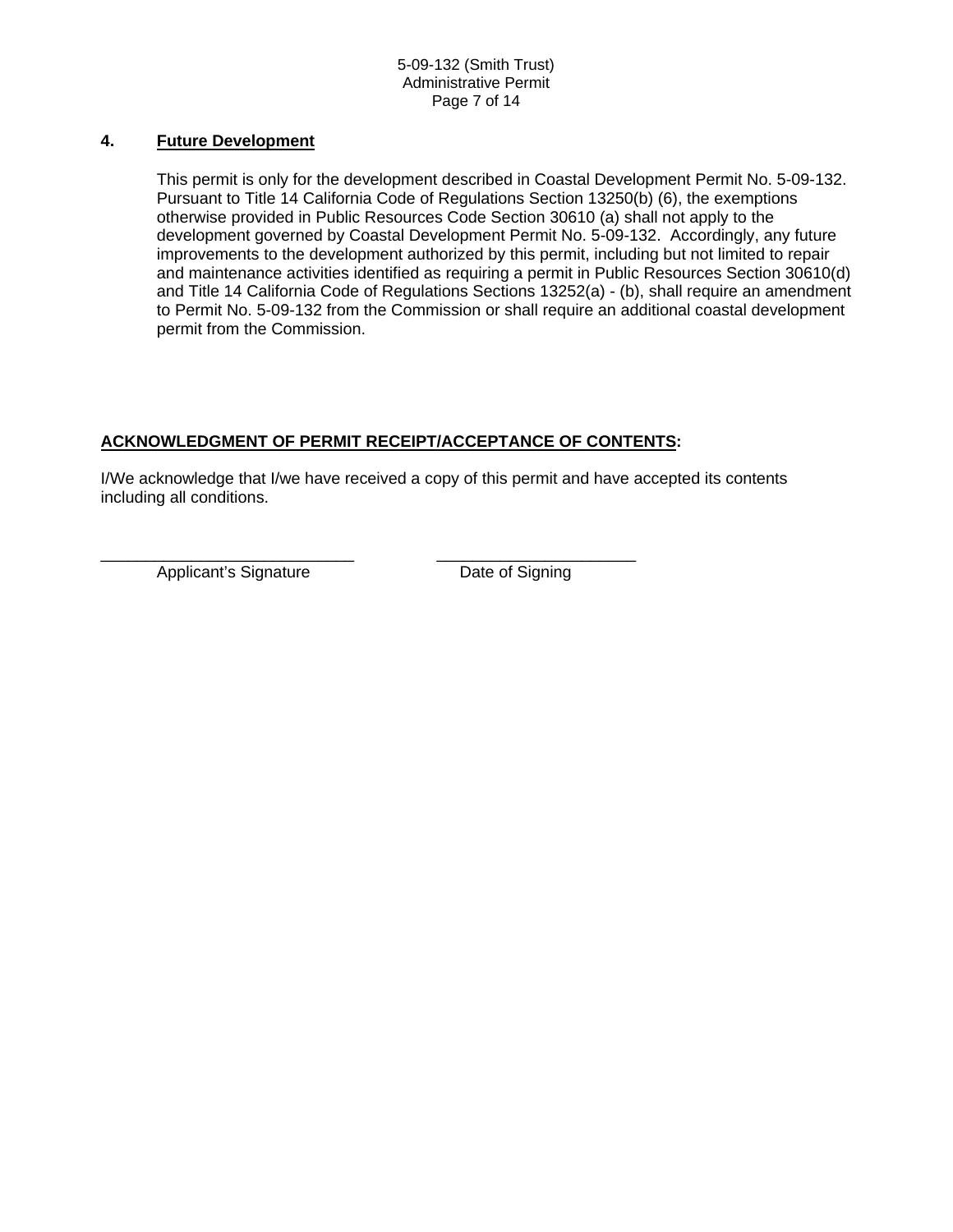#### 5-09-132 (Smith Trust) Administrative Permit Page 8 of 14

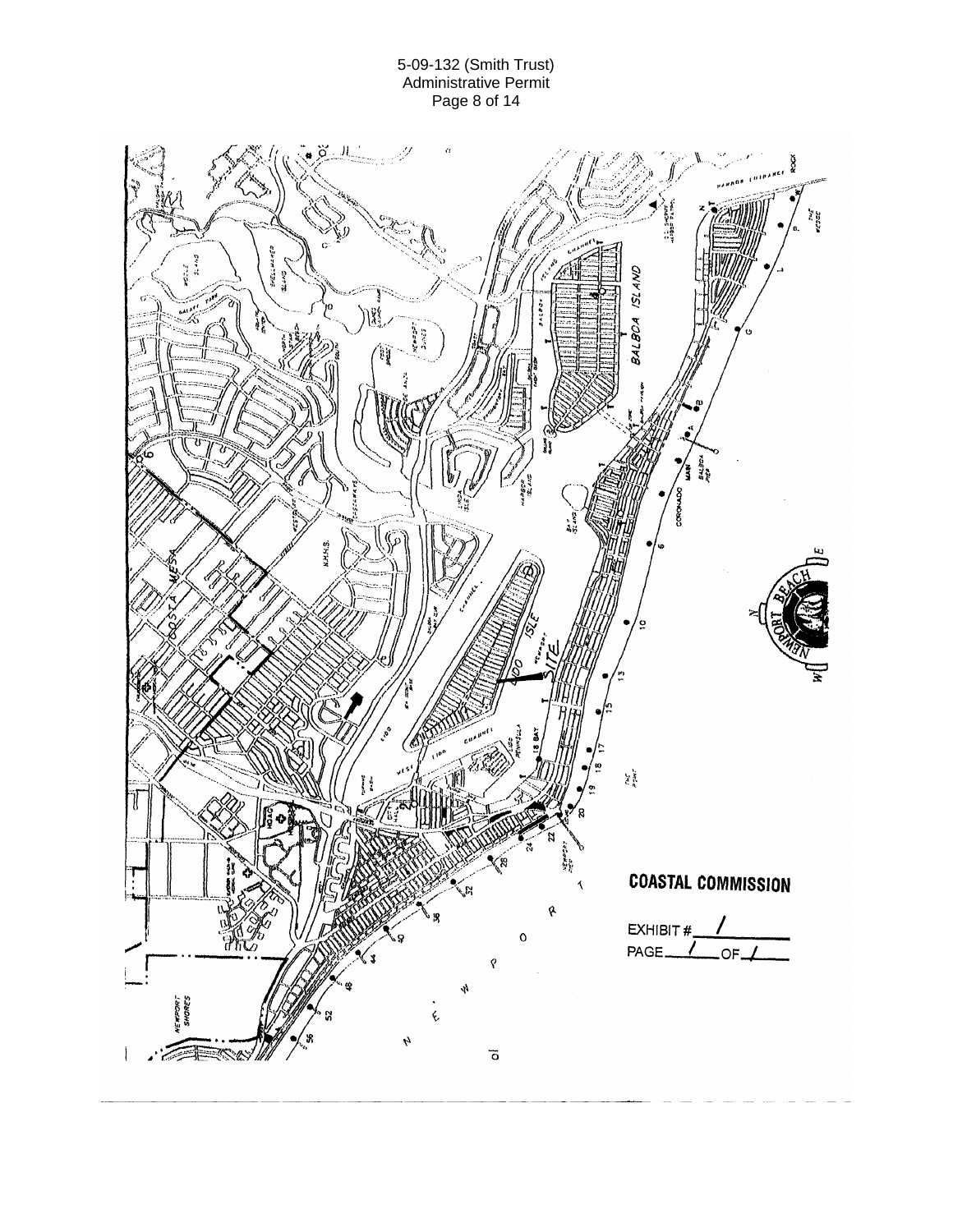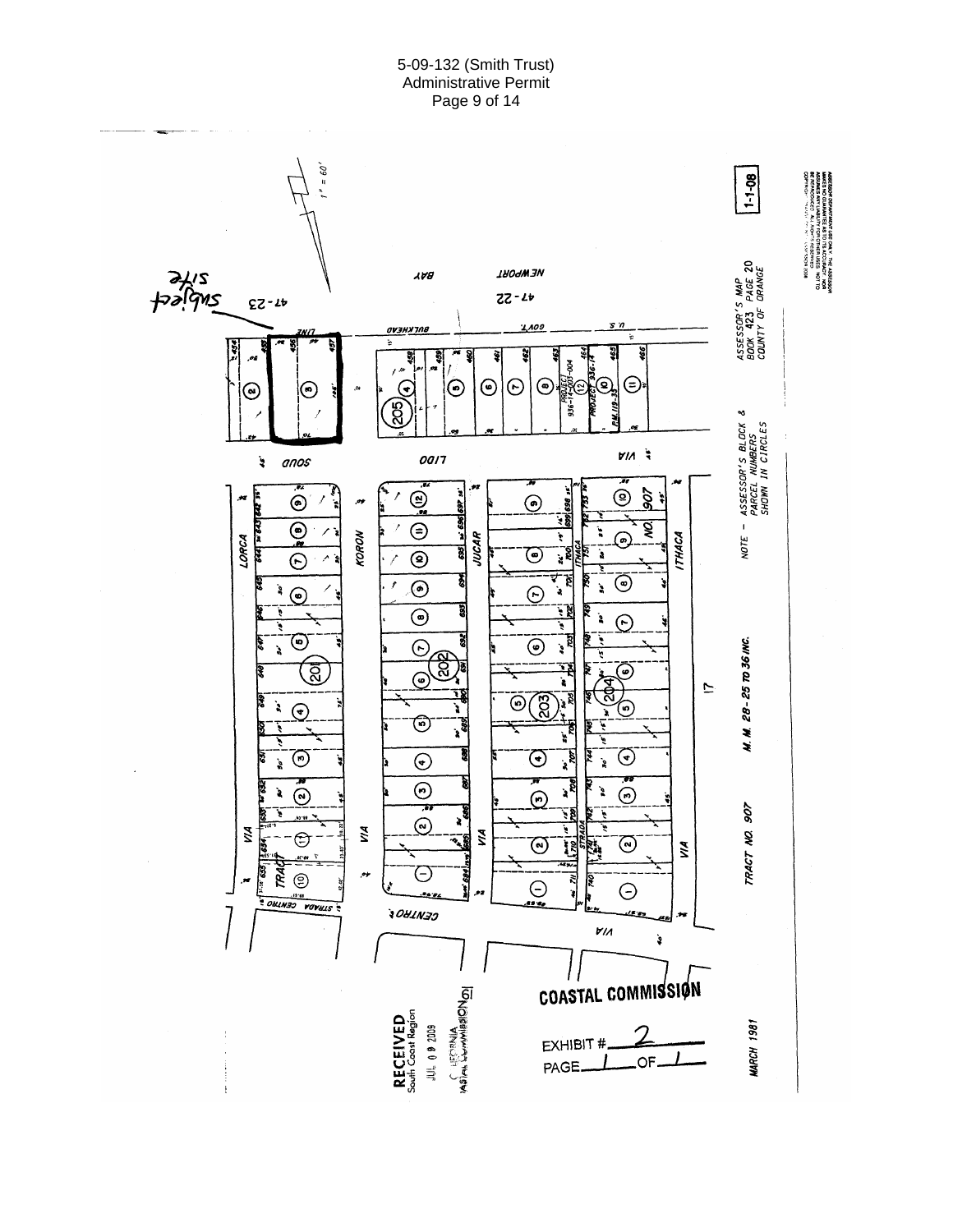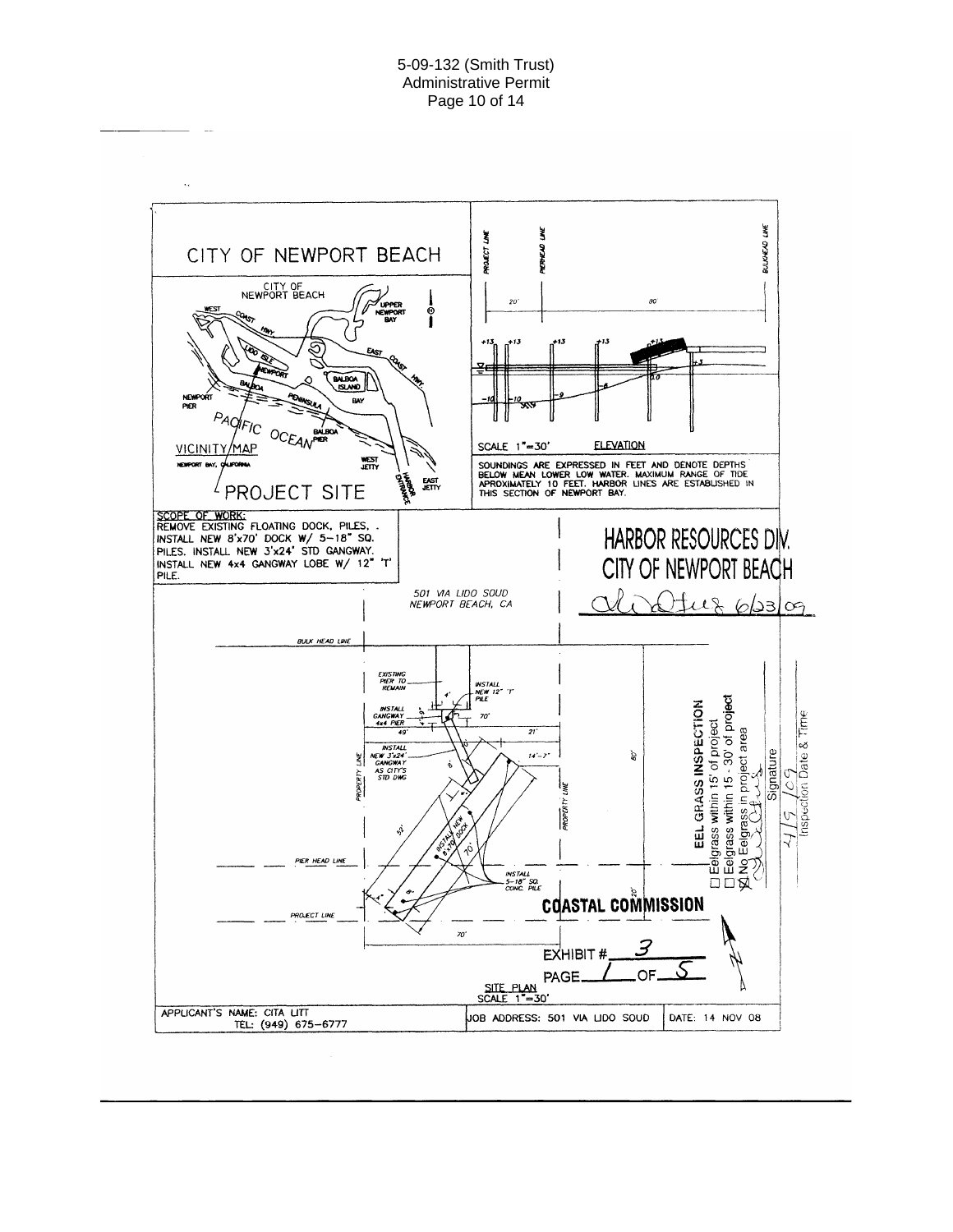#### 5-09-132 (Smith Trust) Administrative Permit Page 11 of 14

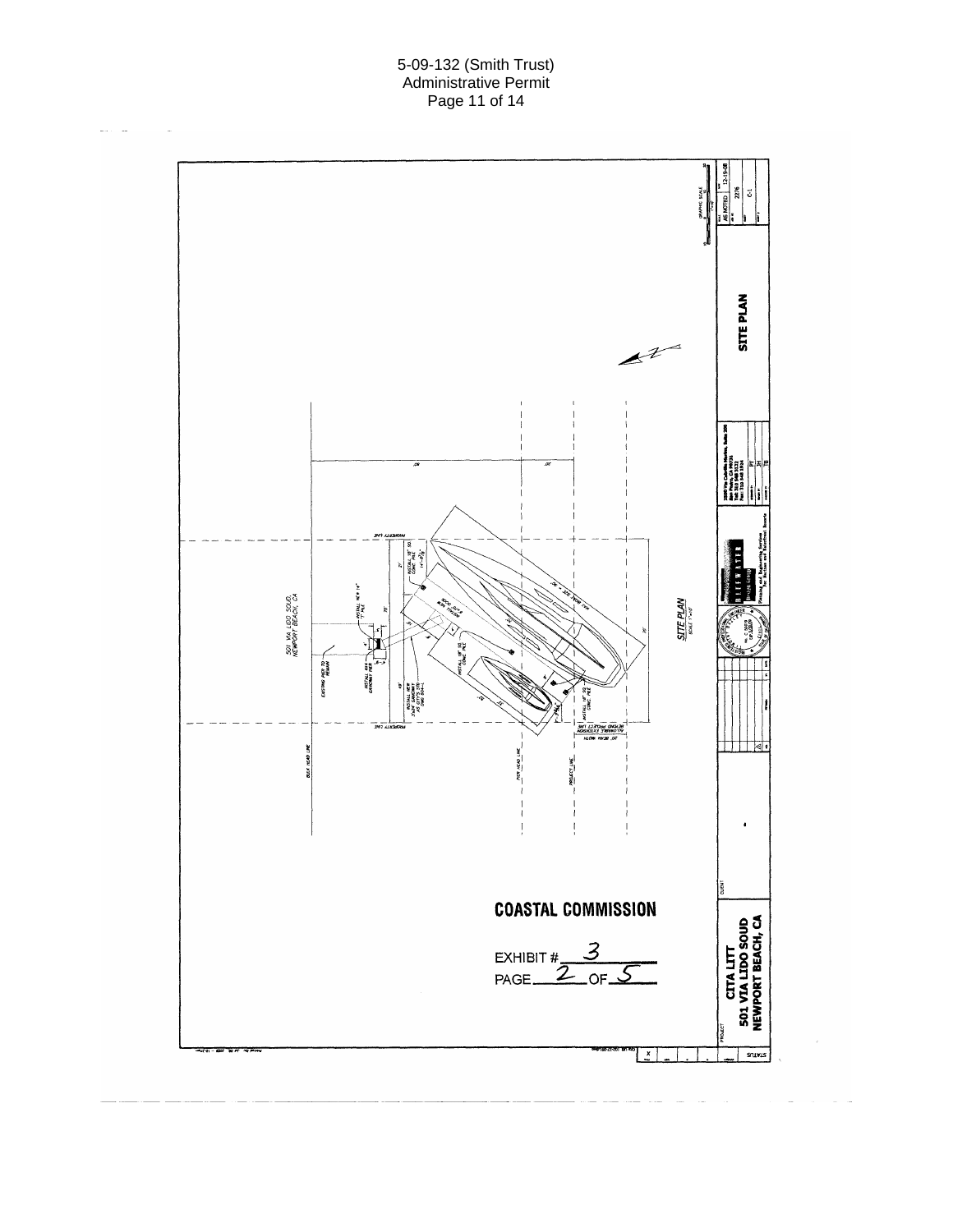### 5-09-132 (Smith Trust) Administrative Permit Page 12 of 14

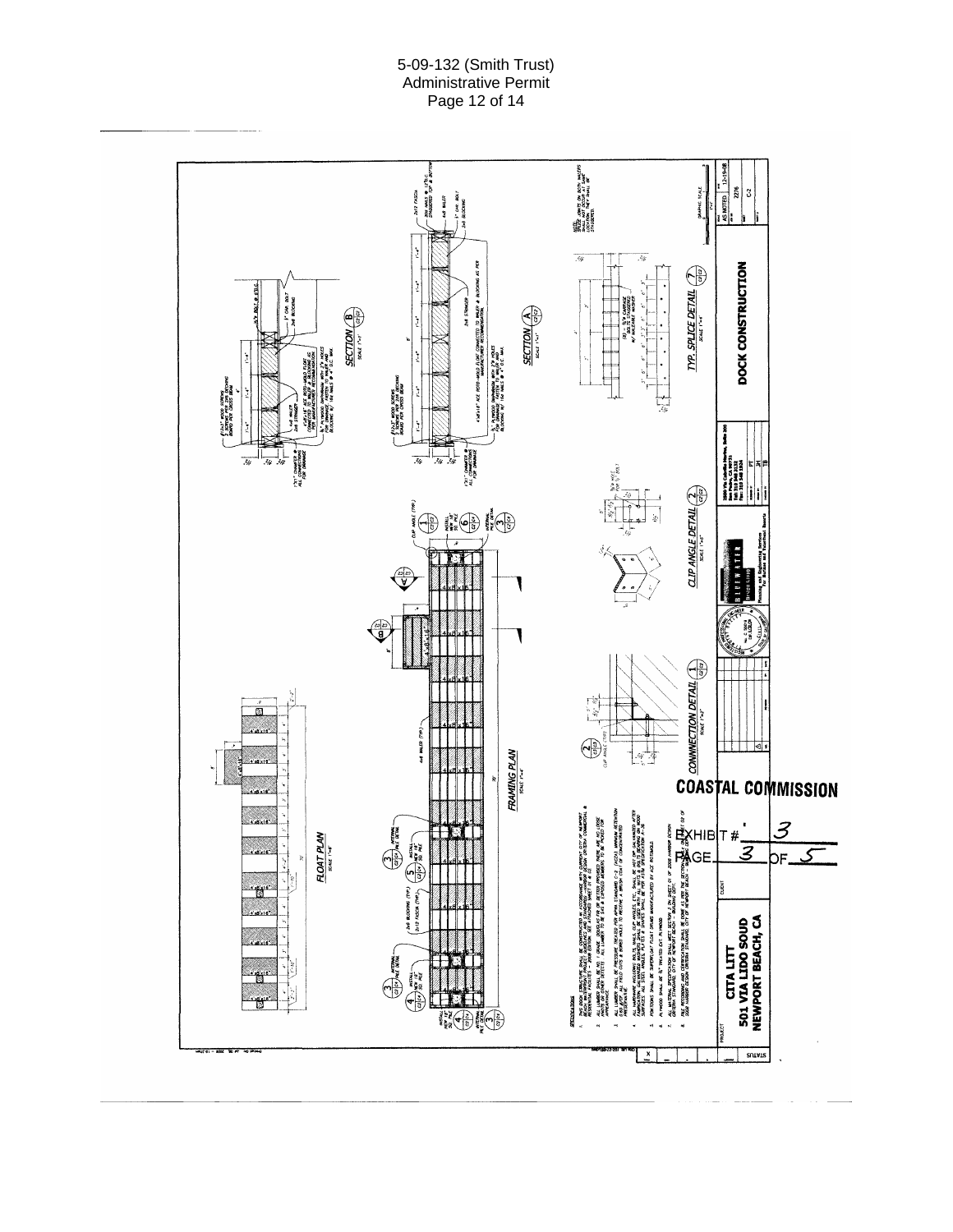## 5-09-132 (Smith Trust) Administrative Permit Page 13 of 14